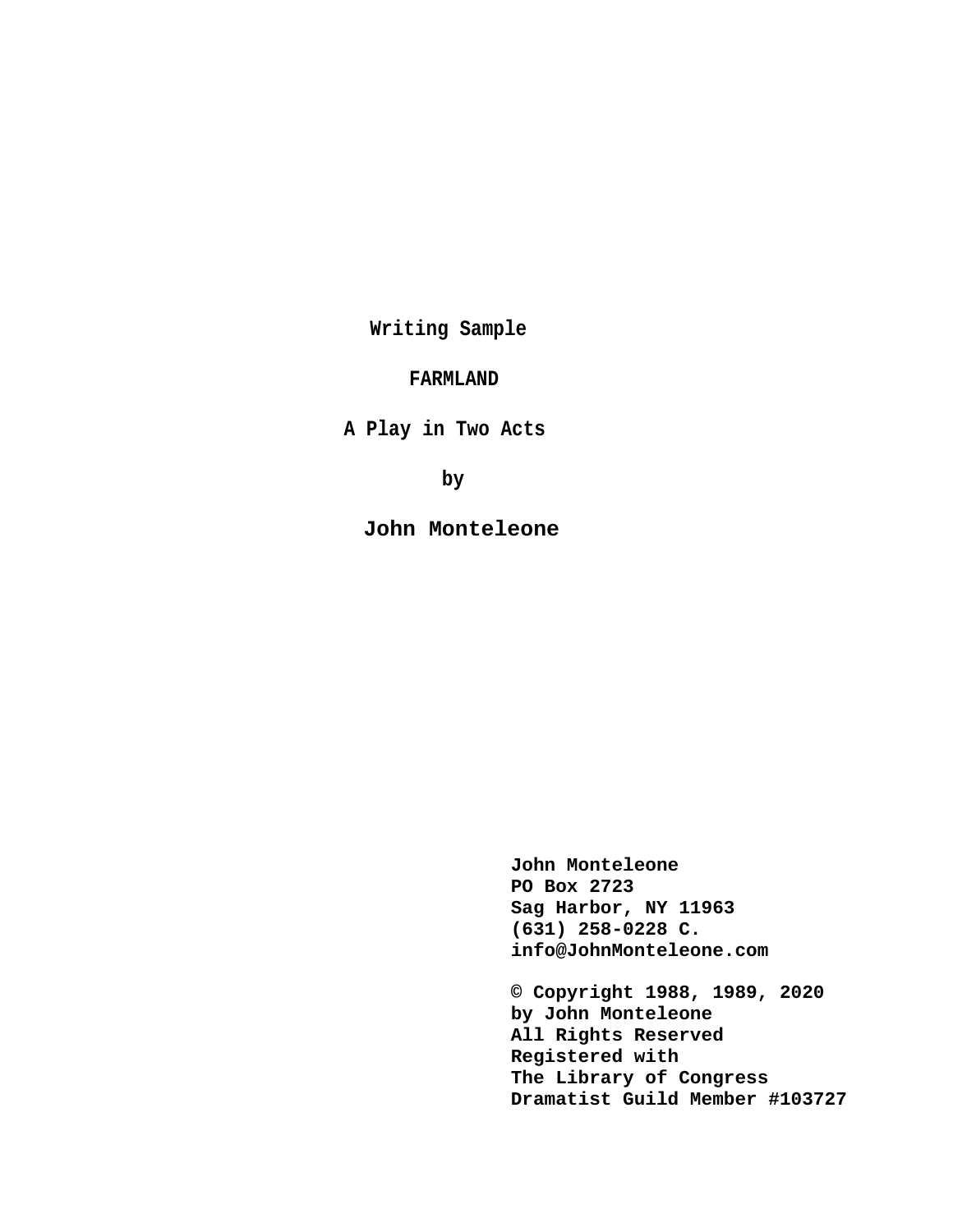# **ORIGINAL PRODUCTION**

**Farmland was originally produced by the Actors Workshop of Long Island in 1985 at the Dowling College Performing Arts Center where it was housed. The Workshop was a professional acting school, founded, operated and taught by John Monteleone from 1985 - 2001. A series of students who studied for many years evolved into a talented group of professional actors and this play was a major production working with them on it. Three of the cast members in this play went on to have very successful professional careers - notably Kevin James, the famous comedian of TV and Screen (King of Queens), his brother Gary Valentine another talented comic of Stage and TV, and Greg Vacariello, a well-known Las Vegas and working Comic. It was a pleasure working with them, as they were budding artists at that time, tackling a very complex script and demanding director. The play was well received, and had a full article about the production in The New York Times and Newsday.**

**The cast was as follows:**

**Maw - Kathy Zampogna Paw - Charlie Sam - Gary Valentine Freddy - Dan Sturgess Sueanne - Dianne Harrington Howard - Greg Vacariello IRS AGENT - Unknown Maya - Linda Holleran Sherriff - Kevin James**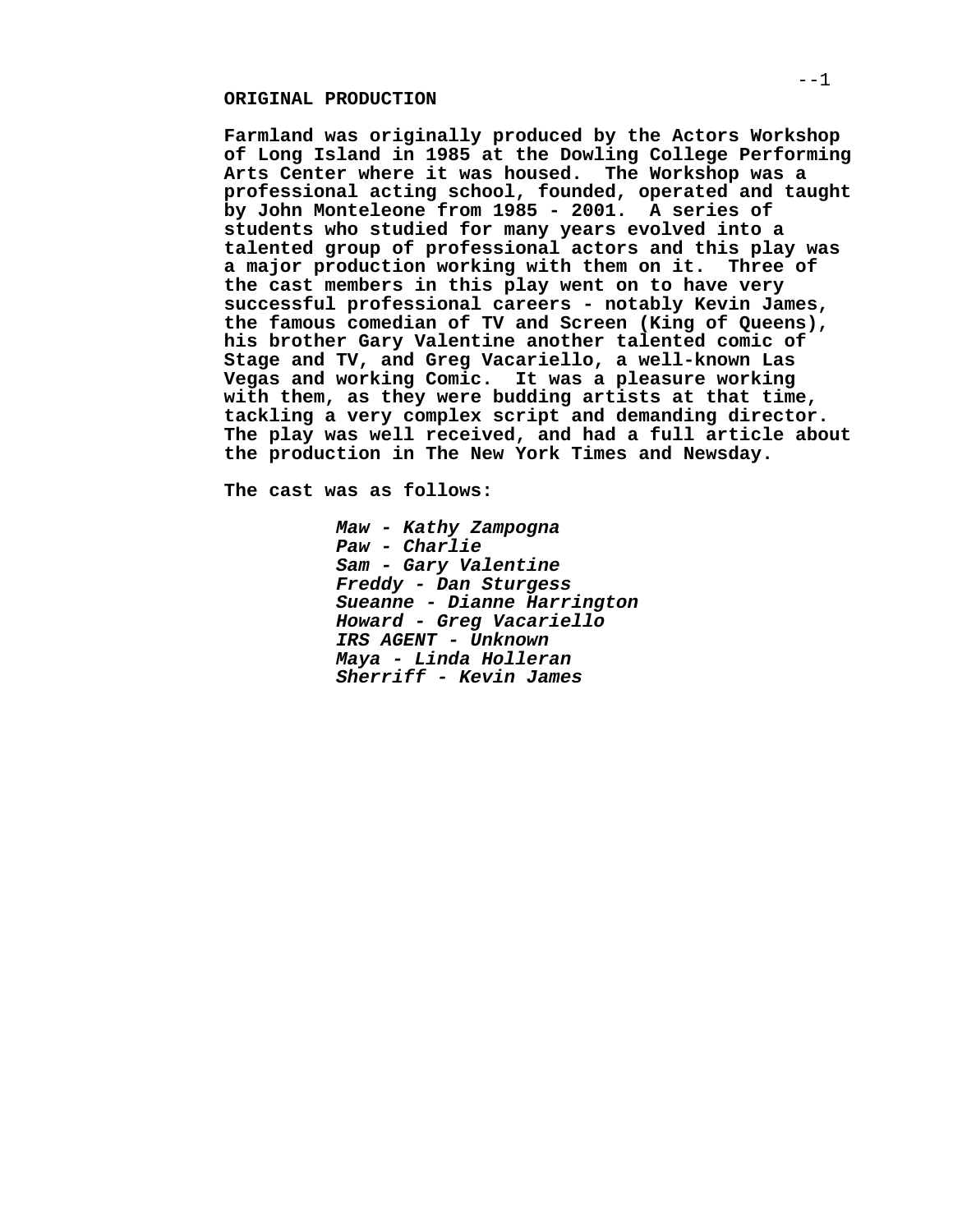## **CHARACTERS**

**MAW Elderly woman, earthy, from a long line of farmers. PAW Elderly man, earthy, from long line of farmers. SAM Maw and Paw's son, a strong physical presence and a farmer. FREDDY Maw and Paw's son, Sam's brother, a very large man, muscular and ex boxer. SUEANNE Freddy's wife and wannabe actress. IRS AGENT An I.R.S. Agent and Robot. HOWARD A nerd, insecure, unscrupulous banker. MAYA An illusion SHERIFF A rigid, by the book, cop. PLACE A farm. Many acres. TIME**

**The present.**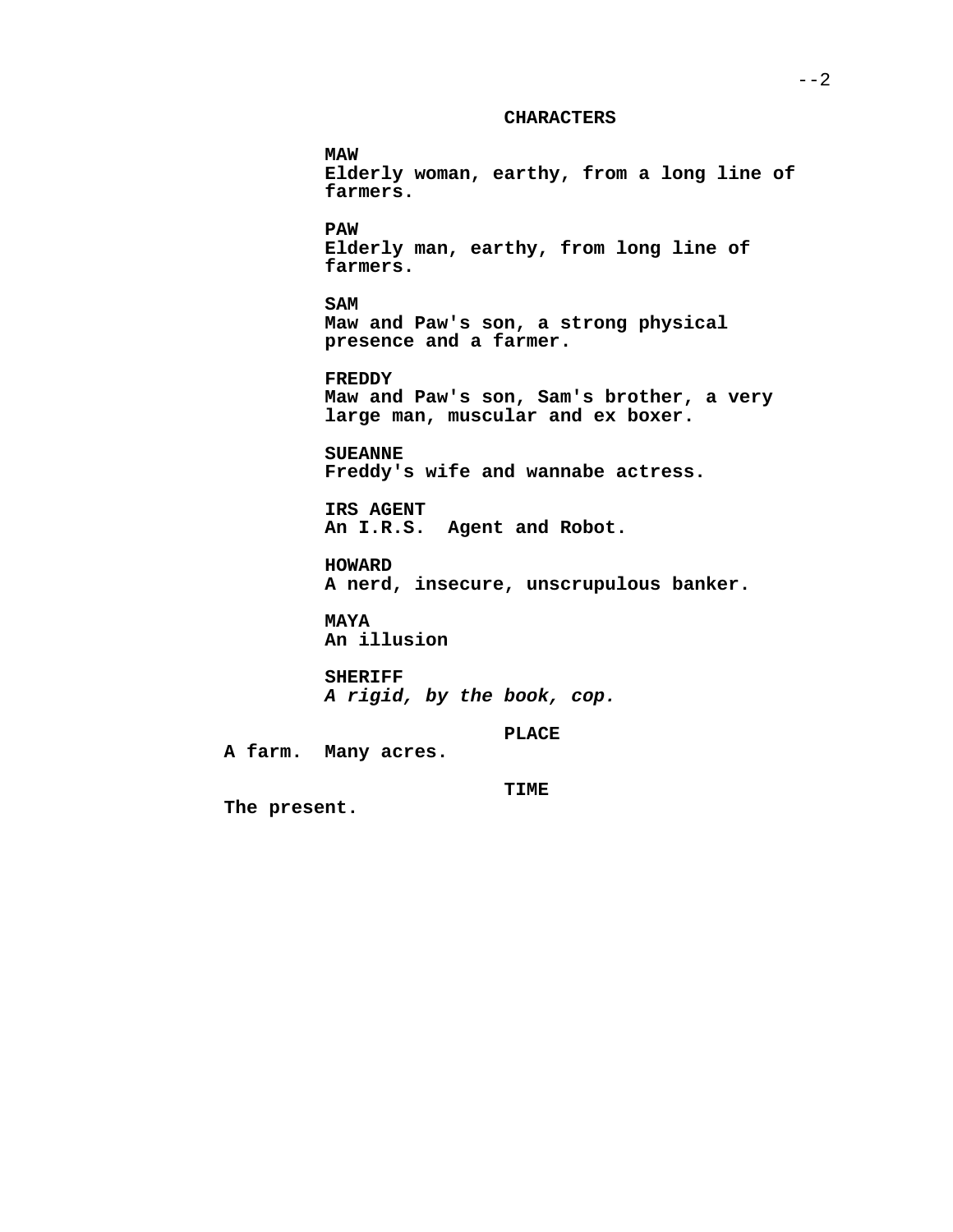# **EXCERPT 1**

**The farming family has been under so much pressure, although they are trying to carry on normal activities, their behavior is clearly off. Sam, has just brought home a deer he shot, and dumps it in the middle of the stage, and speaks to himself. He tears off a kitchen cabinet, takes a dish out and smashes it, later in the play he tears down the barn with his bulldozer.**

> **Sam, a burly man, wearing a cowboy hat and overalls, stands center stage with the dead carcass of a small deer strung over his shoulders.**

> > **SAM**

# (**bitter, to himself**)

**Ya look around at all the silence and there's nothin'. Like a meadow. Sittin' there all alone. Like it's waitin' fer somethin' to come along and take it home with it. Nothin' nowhere. Peace. Then all of a sudden it hits yer. BANG! WHAM!**

(**sound of a truck engine**) **ERRRRRRRRR! Some kind of obnoxious noise like that. Everythin' movin' in on yer territory.**

> **Angrily dumps the deer down center in full view.**

### **SAM**

**So yer pull inside. Yer search fer shelter. Quick an' easy. That's wut happens almost always. Like a big fat ol' turtle. The noise shrivels yer up inside like ya wanna curl up into a ball and go right back to the beginnin' 'fore it all came ta bein'. Like that.**

(**rips a cupboard door off**

# **the hinges**)

**Like a flower bein' stepped all over. Like that. Yeah. Like a … a… pack of geese floatin' on the water midfall and two hairy fisherman come rollin' in on a skif with a loud gasoline engine and propel themselves right through the pack 'stead o' goin' 'round 'em and the geese take off down the lake like a sculpture of wings runnin' away from the disturbance.**

(**does something destructive**)

**Like a peaceful lake sittin' there, not doin' nothin' to nobody and along comes some developer who wants to develop some oh so necessary product and plops a gigantic factory at the neck of the river leading into the lake** (MORE)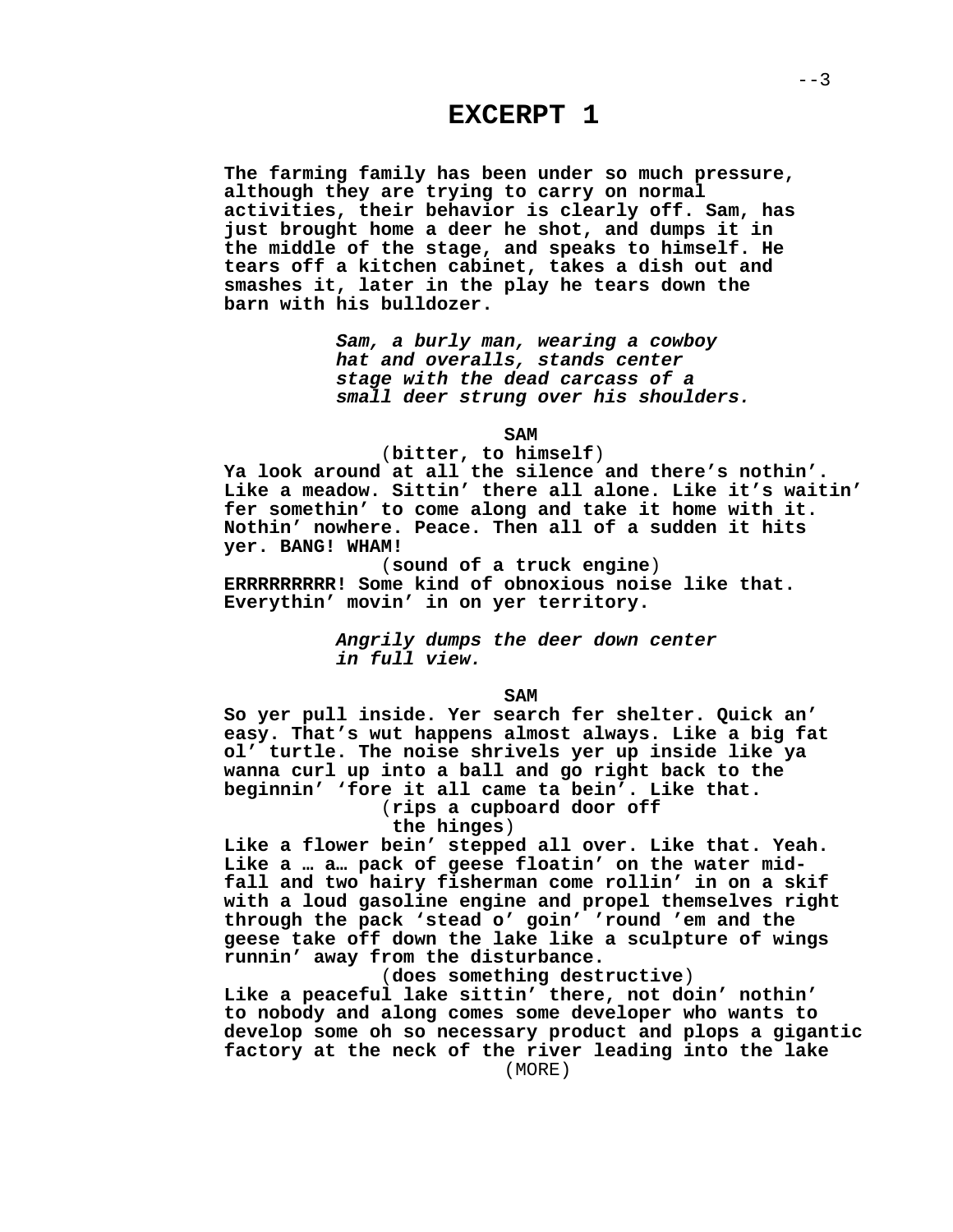**SAM** (CONT'D)

**and pours some toxic chemical into it like he has the right…**

# (**smiling and mocking**)

**…Then some newscaster smiles at yer face with his bran' new caps and tells ya about some nice all American family that's moved in on the lake maybe a mile, mile 'n a half down the curve so they could live in peace with each other in the calm serenity of nature and they all die of some kind of horrible cancer but nobody can prove it come from that factory whose smoke stacks pour out thick black gook into the mountain air…**

(**to deer**)

**Everyone here's sufferin'. At least you didn't suffer. I hope you didn't suffer. If you did, I'm sorry, but I had to shoot yer. You was there. You made me hungry and I needed you. I couldn't have yer any other way. So yer dead. But I didn't want it to hurt. I wanted to kill you but not hurt you. Not like them bankers they don't care how they kill ya. Let ya suffer, writhe in agony… no matter them but to me it does. You know wut I mean? I hope it didn't hurt. I know it killed yer that's fer sure. But it didn't hurt you, did it? HEY I'M TALKIN' TO YOU BITCH? YOU DEAF?**

(**kicks the dead deer**)

**Gee, I'm sorry. I can't seem to help myself these days. I'm all… uh…**

# **EXCERPT 2**

**LATER IN THE PLAY**

**In the dark we hear the sounds of a man grunting and groaning followed by the sound of someone punching something. As the lights come up it is mid-day. Freddy is down stage right, wearing white silk boxer shorts, professional type, and clean white boxing sneakers. His hands are wrapped in bloodied gauze and he moves around the deer carcass which is now hung from the ceiling. He hits it violently and dances like Mohammed Ali.**

**Down stage right in front of the wheat field, is a large pile of dark brown dirt. Sam is kneeling behind it and digging carefully through it, savoring the feel of the dirt on his hands and finding miscellaneous items from the past.**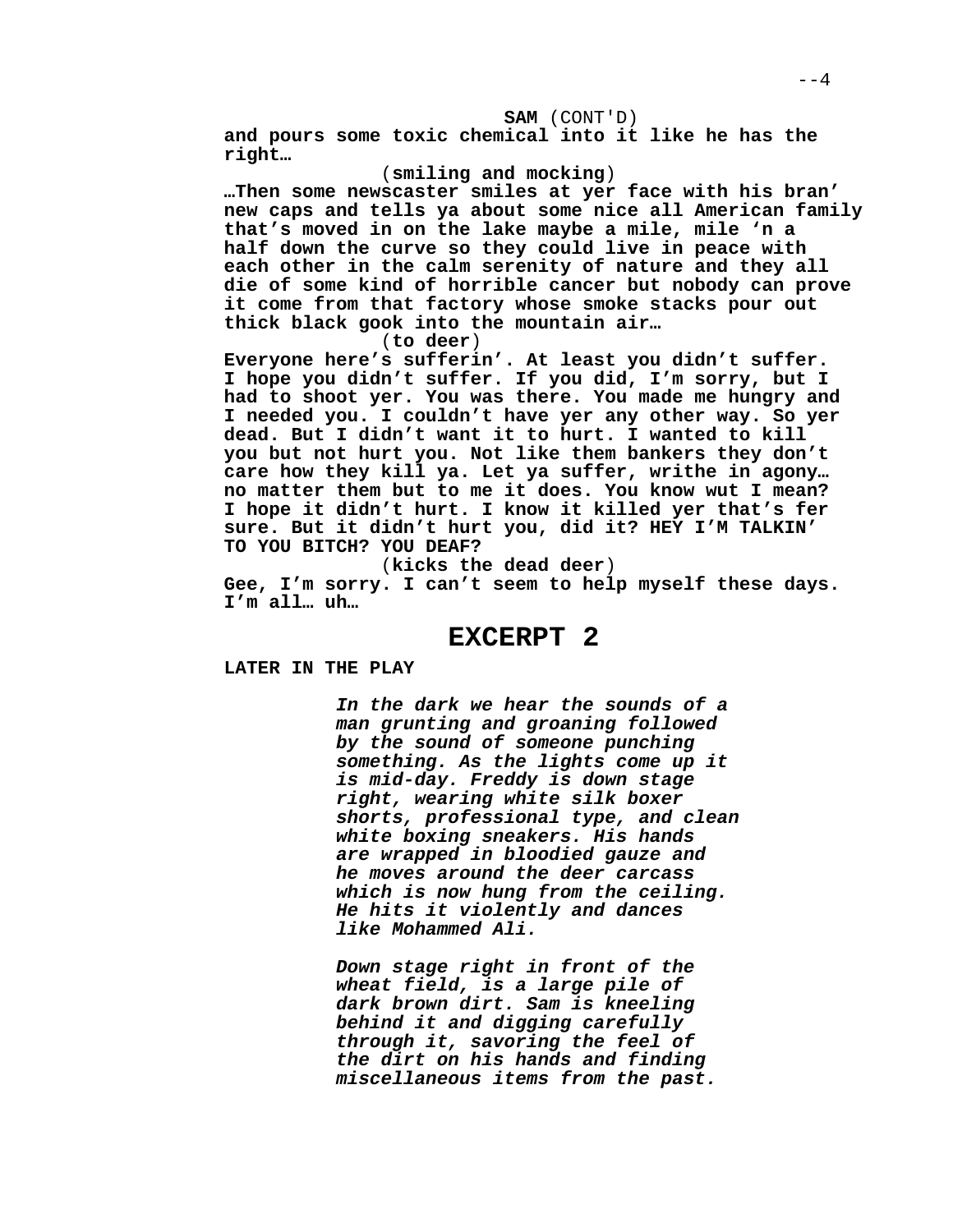### **FREDDY**

**UGH. AK! UGHK…**

# **SAM**

**I think I see somethin' here. I think I see a body. No, no it's a bone. It was a body and now it's a bone. Somebody's bone. No, it's not human, it's… it's… Butch! IT'S BUTCH'S BONE! Holll…lly Shit… M' Dog. How do yer like that after all these years… An' his ball. Oh, now ain't that cute.**

# **FREDDY**

**UG! AH! UK! MAKE 'EM BLEED! CRUSH THE RIBS! Soon it'll be tender as a baby pig with an apple in its mouth. Mmmmmmmmmm. Mmm. I'll get that Maserati yet and build us all a big brand-new house. One o' them fancy new architectural designs. You know with the skylights and all… Freddy blocks imaginary punches.**

## **SAM**

**How the hell are ya Butch?** (**barks**)

**Ruff to you too. Yer lookin' well this evenin'. So, have yer dreams been shattered or wut?**

(**loud, nervous, Doofy laugh**)

**I see yer plans all worked out fer the best and all yer hopes and promises and goals, all those kinds of things jus' went right along as planned. Well, nice seein' ya again.**

> **Sam buries the bone with one quick movement.**

> > **SAM**

**He was a good hound wasn't he Freddy?**

# **FREDDY**

### (**punching the deer carcass**)

**Buy paw a new truck. A Ford. A new Ford eight cylinder pick up with four wheel drive an' a raised chassis. Air conditioning in 'er. A red one. A bright red Ford pick up brand new hot of the block.**

## **SAM**

**Too bad fer him. Lived to a ripe ol' age of eighteen though. Was the Alpo. He had the best nose in these parts.**

#### **FREDDY**

**He's dead. We gotta live Sammy. Help me here. I'm practicin' for the match.**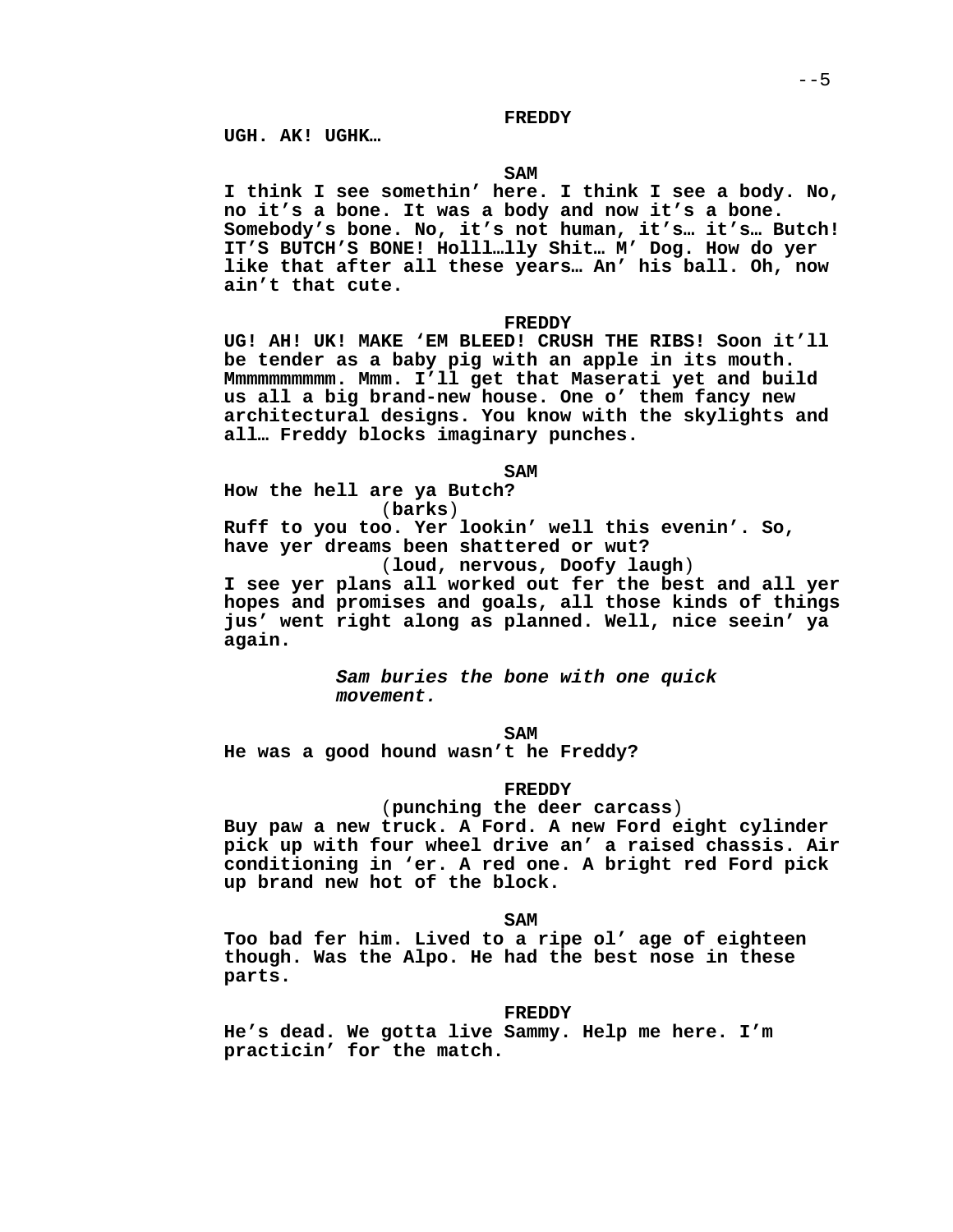**Sammy wipes Freddy down, rubs his back, Freddy goes back to boxing. Sam resumes digging.**

### **FREDDY**

**Put Maw in a mink with her hair all prettied up and paw in a tuxedo with tails walkin' down a black tarred driveway in the night with fancy lights and shrubs all around the edges. Walkin' toward the new red ford with air conditioning.**

**SAM**

**Look at this. A coin. Seventeen … seventy… uh… six. Seventeen Seventy-Six? Now that makes me feel better knowin' the year of our birth is right here in the earth. An' look at that a… a bullet! A genuine Seventeen Seventy-Six revolutionary silver war bullet. An'… an Indian arrowhead… an' a feather an' a piece of buffalo hide with an inscription on it.**

(**reads**)

**"NO BUFFALO, NO INDIAN". Wut's that supposed ta mean? Freddy that make you feel better? This here Seventeen Seventy-Six coin an' bullet an' arrowhead an' feather an' hide, sorta takes me back to somethin' solid. An idea or somethin'. An old idea. Is that a different idea than the idea in this here room right now? FREDDY?**

**FREDDY**

(**to himself**)

**LOOK OUT!**

**Freddy blocks imaginary punches.**

**FREDDY**

**NOW! GIVE IT TO HIM HARD!**

**Freddy goes wild.**

#### **FREDDY**

**TWO MILLION DOLLARS HERE I COME. WE'LL BUY THE ELECTRIC COMPANY AND THE TELEPHONE COMPANY AND THE SUPERMARKET ALL IN ONE WIPE OF MY PEN. WITH ENDORSEMENTS – EVERY COMPANY'LL WANT ME TO ENDORSE THEIR CRAPPY-ASS PRODUCT. MAKE BILLIONS. I'LL BE ON THE COVER OF PEOPLE MAGAZINE. WE'LL GET 'EM BACK HUH BROTHER?**

**Freddy goes wild.**

**HOWARD, the banker, who has come to get final signatures to take possession of the home for the bank, is a mid-sized man in a grey pin stripped suit. He walks cautiously up to the stage right area, nervously**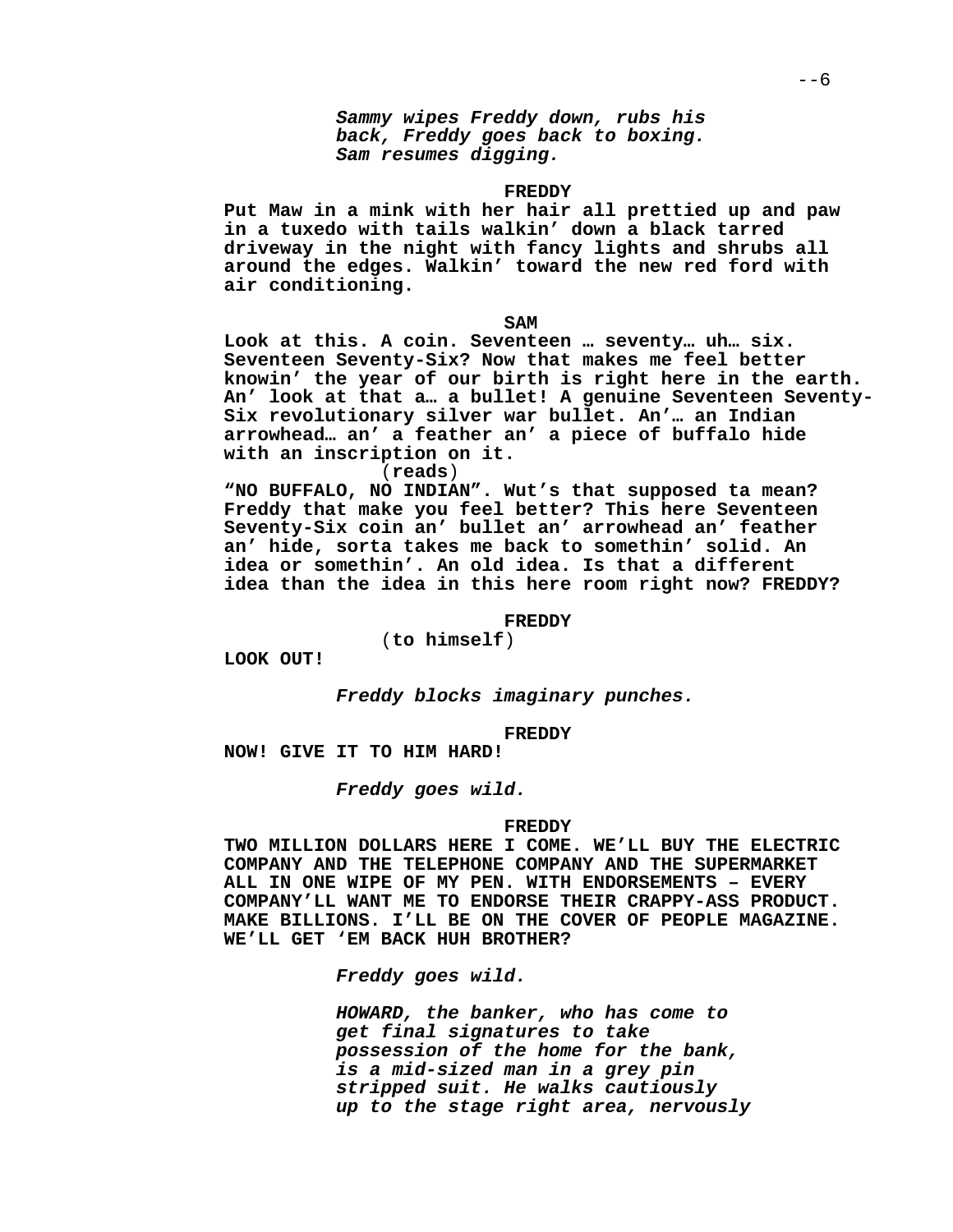**coughing. He wears glasses and carries a suede briefcase. He stands there for a long moment watching Freddy's violence, nervously. Sam and Freddy don't notice him. Freddy rests for a minute hanging onto the carcass.**

#### **SAM**

**Long purty legs, skin as soft as a lake mid fall, an' breasts like mother mountain herself, like hills rollin' through the prairie, the breeze liftin' each hair off her neck, like a flag wavin' itself in the air, goin' in a direction, her sparklin' eyes, glisten like the stars in the skies lookin' out and forever to a destiny, and her cheeks, like a smiling rainbow of rivers, ribboned through the land, on a journey of generations, her lips, tender an' soft an' kissin' smooth open up to blow a whisper of hope in yer ear, her neck, ready and waitin' to be touched by my hands, kissed by me, holdin' each other like the forests and the flowers and the mountains and the oceans and the sky gleamin' over the earth grabbin' each body of land everywhere, an we could kiss, we could kiss so gentle, hear the touch of our skin, the lick of our lips and our breath as one, breathin' each other in an' out, in an' out, like a spring breeze an' singin', like a lovin' heart back to the first dream. Oh, I want you back, I want you back my darlin'… He snaps out of this passion.**

**Freddy resumes boxing.**

**FREDDY**

**BUY BACK GRANDADDY'S AN' GREAT GRANDADDY'S AN' GREAT GREAT GRANDADDY'S AN' GREAT GREAT GREAT GRAN…**

> **Freddy hits the carcass so hard he falls back a few feet.**

> **Howard knocks again, fearfully. Then enters and sees what's going on. He's terrified but determined.**

**Freddy dances around the deer carcass and punches it up and down and all over making horrible grunting sounds, almost foaming at the mouth.**

**Howard just stands there. He clears his throat to get their attention.**

# **HOWARD**

**UM… EXCUSE ME…**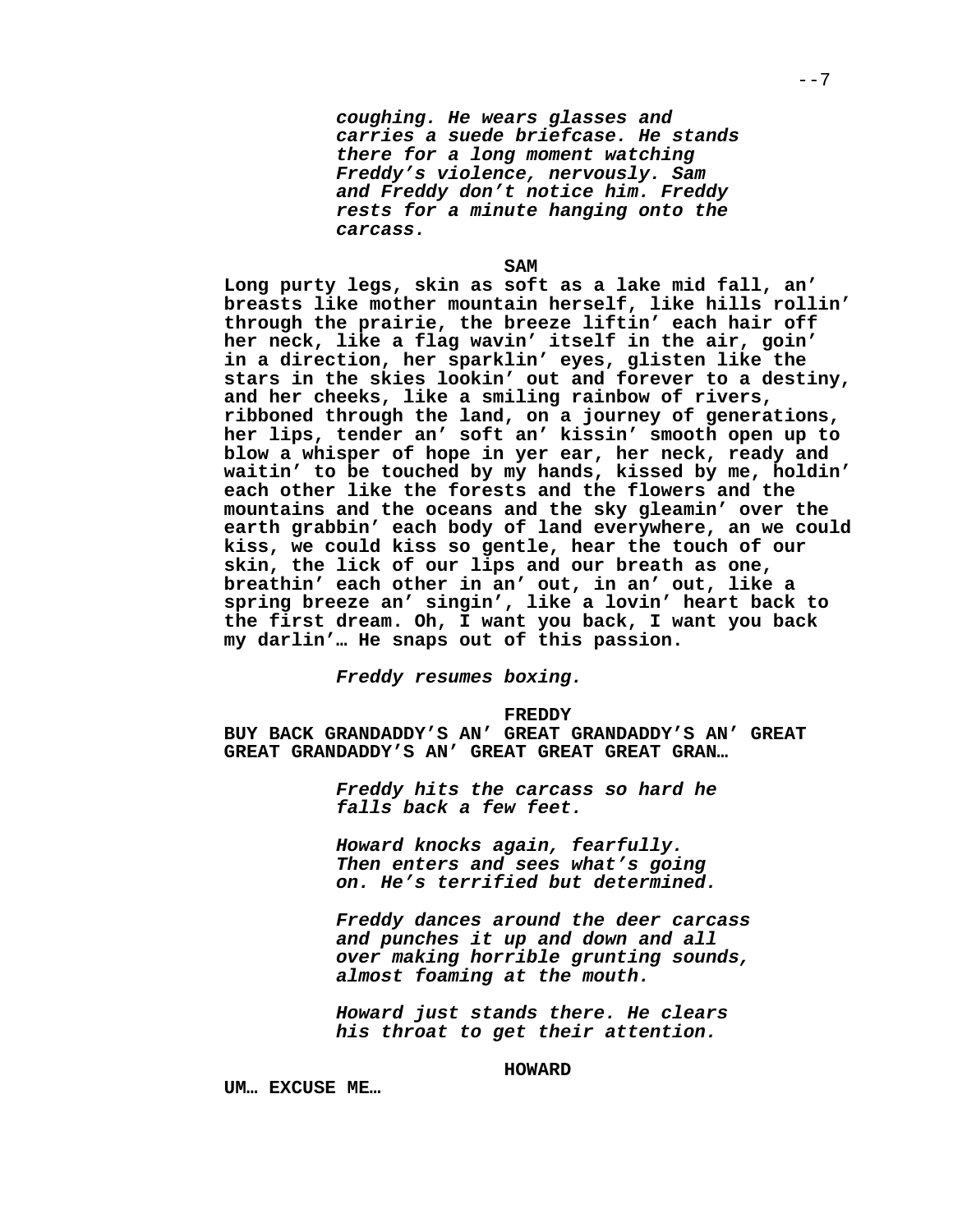**Freddy's back is to them punching wildly.**

# **FREDDY**

(**to deer**) **I'LL TEAR 'IM APART LIMB BY LIMB. BUTCHER THE FUCKER. MAKE 'IM BLEED INSIDE OUT BEGGIN' FER MERCY…**

## **SAM**

**Wut else we got in here…** (**digs**) **Freddy sees Howard and stops.**

## **FREDDY**

**YOU!**

(**punches deer not looking**

**at it**)

**Sam looks up. There is a long silence, filled with threat and fear.**

# **EXCERPT 3**

**MAYA, appears at the end of the play, while the banker, Howard, the Sherrif, the IRS Agent (a robot) and the family are in the room. Each character, now, has lost their foundation as the corrupted bankers, who set up the family to become desperate to force a sale for a high-end Condominium Developer, are taking possession of their farm.**

**Maya means Illusion in Sanskrit and she is a vacuous, gorgeous woman, sensual and sexy, dressed in red, long blonde hair, etc., which she removes throughout the scene to reveal a bald, vacant mannequin. She holds the power of illusion over them.**

**Each has lost various parts of themselves which they're searching for. Sammy looses parts of his body – his feet, and legs he can't feel, then his heart, his eyes etc. Freddy has lost the boxing match and is now beat up, in shorts, seeking to start a computer business. Maw and Paw die in the scene on their front porch as this silent, legaliaed massacre plays out.**

#### **FREDDY**

(**to himself out toward the audience**)

**The last thing I remember was the match. In a place. A fightin' match. I was wearin' white and he was wearin' red, white and blue. An' he punched me in the heart.** (MORE)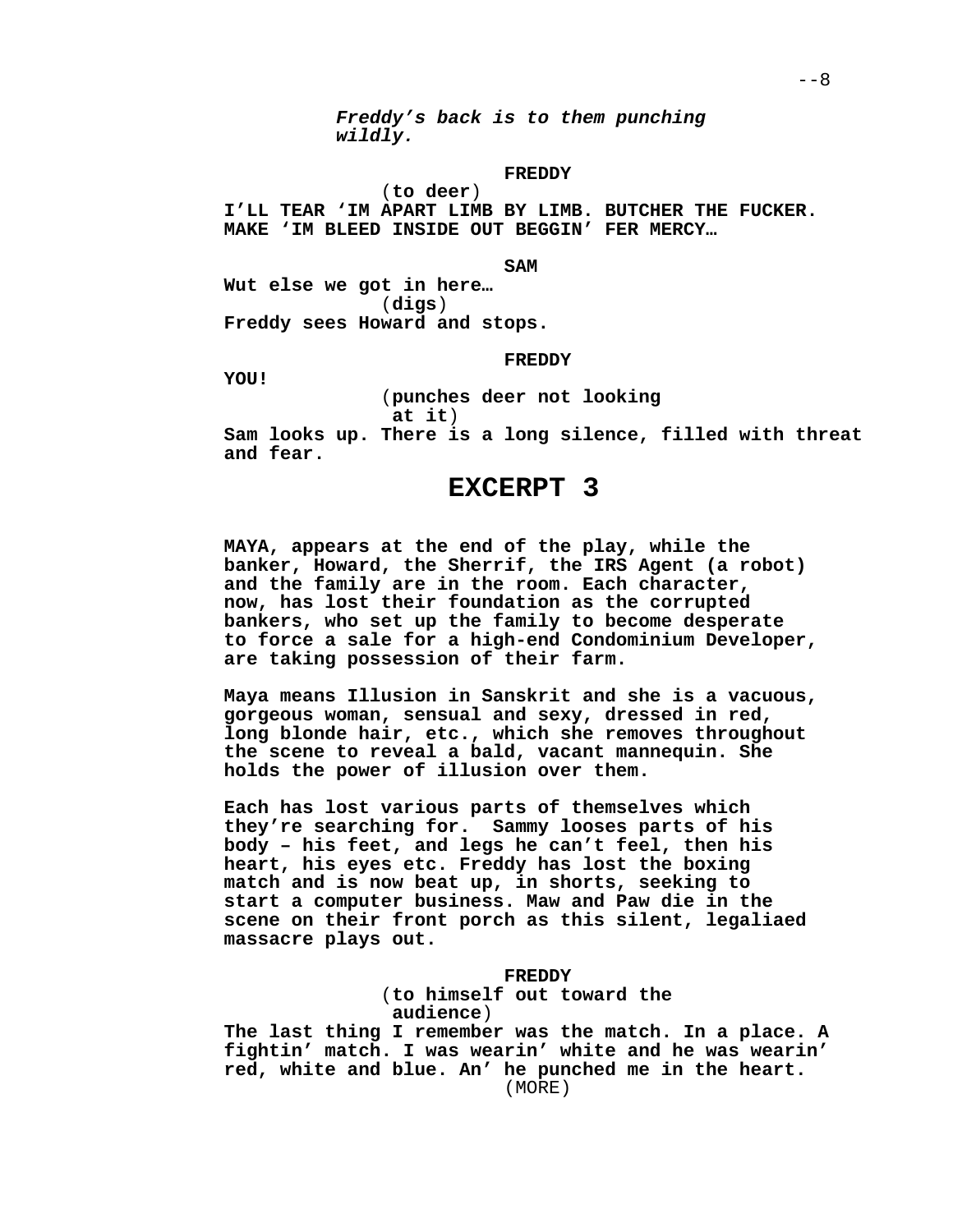## **FREDDY** (CONT'D)

**That's wut did it. That's when I fell over. It didn't even hurt like the ones to my jaw, or gut or the one below the belt. It was the one to my heart that killed me. An' wut hurt the most was that he didn't cry when he did it. He jus' had this great big smile of enjoyment and success smack across his face 'cause he knew he'd won. An' when I fell over, flat on my back, disheartened… he let out a laugh, an' started jumpin' up and down with his hands up in the air, bells went off blasting away an' the crowd, the crowd roared, full of violent pleasure at my death.**

(**pause**)

**That's when everything went black.**

**Freddy looks at Maya.**

**FREDDY**

**Do you believe that Maya?**

**MAYA**

**Doesn't matter what I believe. Only what you need to believe.**

(**smiles, swoons**)

#### **FREDDY**

**If I believe in you, that's what happens – now ain't that right? I'm askin' you if that's true?**

# **MAYA**

**What do you think is true?**

#### **FREDDY**

**I know what I'm sayin' is right – and I need you to stop suckin' me in like that – stop it, stop it, stop that…**

(**screams in pain**) **…STOP PULLIN' ME IN LIKE THAT YER KILLING ME…**

#### **MAYA**

**I'm not pulling you in. You're doing that to yourself. But I can leave if you want me to.** (**she turns to leave**)

#### **FREDDY**

**DON'T GO I NEED YOU…**

**Maya turns back smiling.**

#### **PAW**

(**looking at the road**) **I remember when that was a forest, with a dirt trail runnin' through 'er. Stoppin' at the stream an' lookin'** (MORE)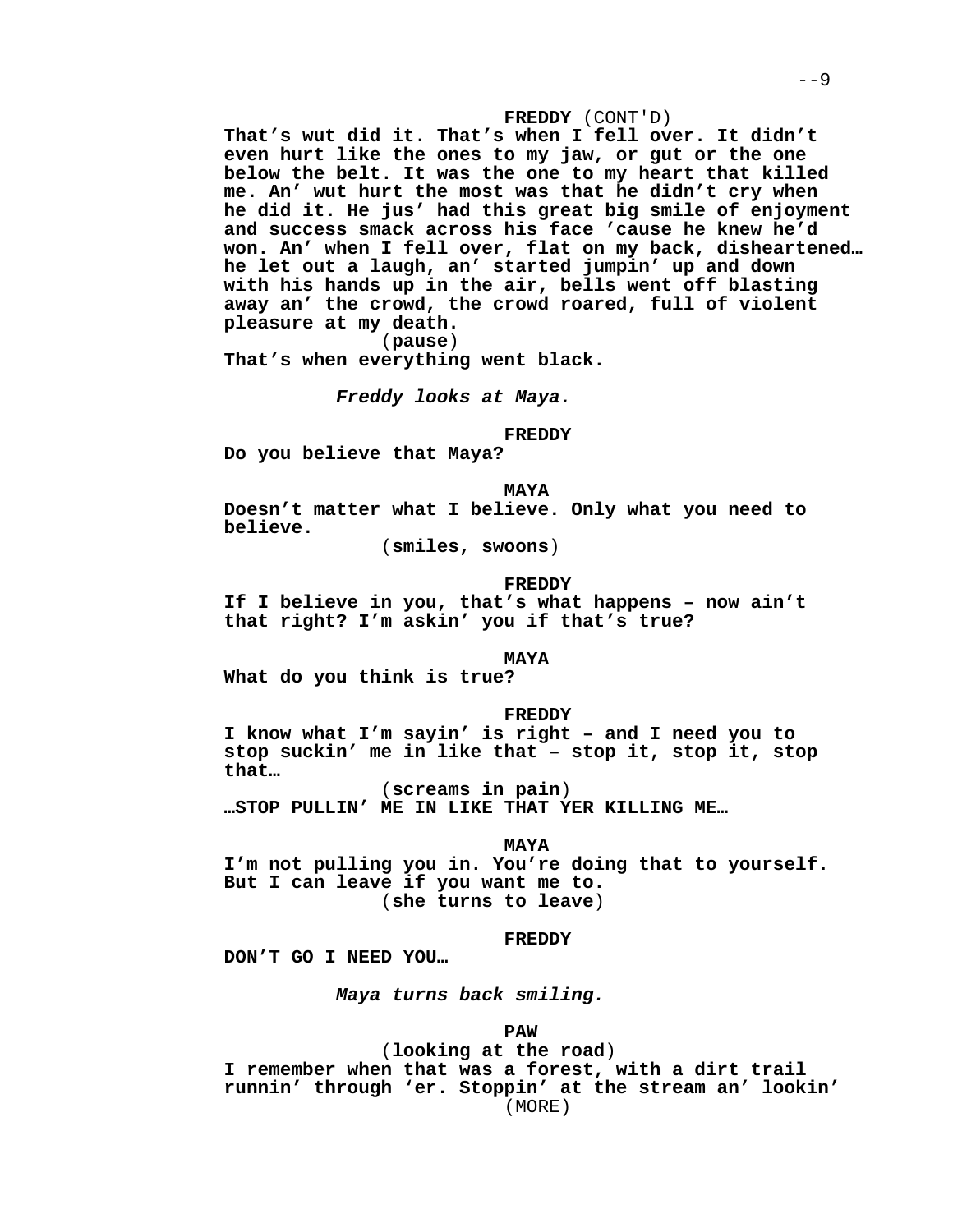**PAW** (CONT'D) **down at the fine stone bottom pure an' clean an' cold… you could drink it an' it cleansed you inside… felt like youth…**

#### **EXCERPT 4**

**At the end of the play the parents are dead, sitting onstage arms crossed on the porch, the house is vacant, and Sam, Freddy and Sueanne (Freddy's actress wife) have all transformed from the farming life they had, to new people – who have been given a new identity, one of the machine.**

> **They all look out at the audience in their own worlds, completely separated from one another in their final pose.**

**Tableau.**

**Lights shift, separating them a little more in pools of individual light.**

**SAM**

(**looking out into the**

**audience**)

**An' as yer walk into the house my hearts right by the checkbook.**

(**pause**)

**But most of all May, most of all, I found my eyes again. They're right over there.**

(**looking nowhere**)

**I can't tell you what a relief that was. Findin' my eyes again. I thought I'd never see 'em. That was frightenin'. Real frightenin'. But now it's alight. 'Cause of you May. All 'Cause of you!**

> **Sam puts on a pair of dark sun glasses. Crosses his arms defensively. Stares out.**

> > **SAM**

**(Smiling and looking out into the distance at nothing).**

**We're home, May. We're… home!**

**A pool of light comes up on the small wheat field, still standing, as the lights on them shift into a horrid contrast to who they were in the beginning of the play, each in their own delusional world,**